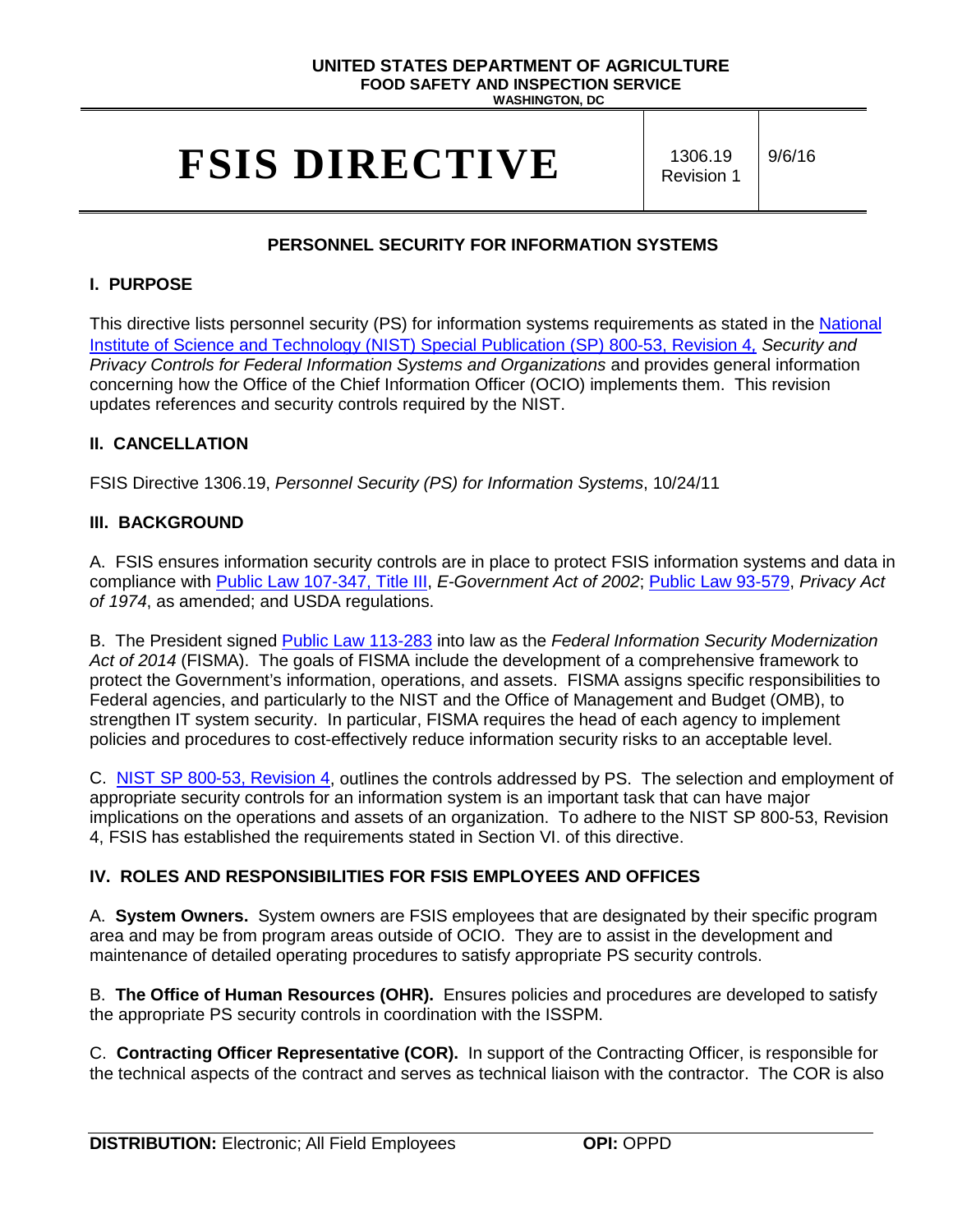responsible for the final inspection and acceptance of all deliverables and such other responsibilities as specified in the contract.

# **V. ROLES AND RESPONSIBILITIES FOR OCIO**

#### A. **OCIO Chief Information Officer (CIO).**

- 1. Acts as the agency Senior Security Officer who is responsible for supporting the strategic requirements of the information system security plan (ISSP);
- 2. Ensures that adequate funding, training, and resources are provided to the Information System Security Program Manager (ISSPM) to support the Agency mission;
- 3. Serves as the certification official for Agency security requirements (e.g., annual security plans, FISMA and other formal reporting requirements, waiver requests, and certification of Agency IT Systems); and
- 4. Designates and submits to USDA Cyber Security staff in writing, the names of the ISSPM and Deputy ISSPM, ensuring that these individuals are permanent members of all system development, telecommunications planning and system development life cycle planning teams.

#### B. **OCIO ISSPM.**

- 1. Supports the review of OCIO positions in coordination with the Office of Human Resources (OHR) in order to assign appropriate risk designations;
- 2. Ensures personnel screening for system access;
- 3. Tests the controls for each information system annually to ensure that these controls have been satisfied; and
- 4. Ensures Information System Security Officers (ISSOs) in OCIO are designated to provide adequate security to business, functional, and operational entities.

C. **FSIS Service Desk.** The single point of contact for managing IT related issues from creation to resolution that uses an Automatic Call Distribution (ACD) system with interactive menus, intelligent routing, and integrated voicemail. The service desk operates 24 hour a day, 7 days a week to field service requests using a centralized incident system of record. The service desk accepts service requests via call processing or user-submitted emails and incidents.

#### **VI. NIST SP 800-53, REVISION 4 REQUIREMENTS FOR OCIO**

#### A. **Position Risk Designation.**

- 1. Assign a risk designation to all system user positions and establish screening criteria for individuals filling those positions;
- 2. Review and revise position risk designations annually and upon position vacancy or change in position description; and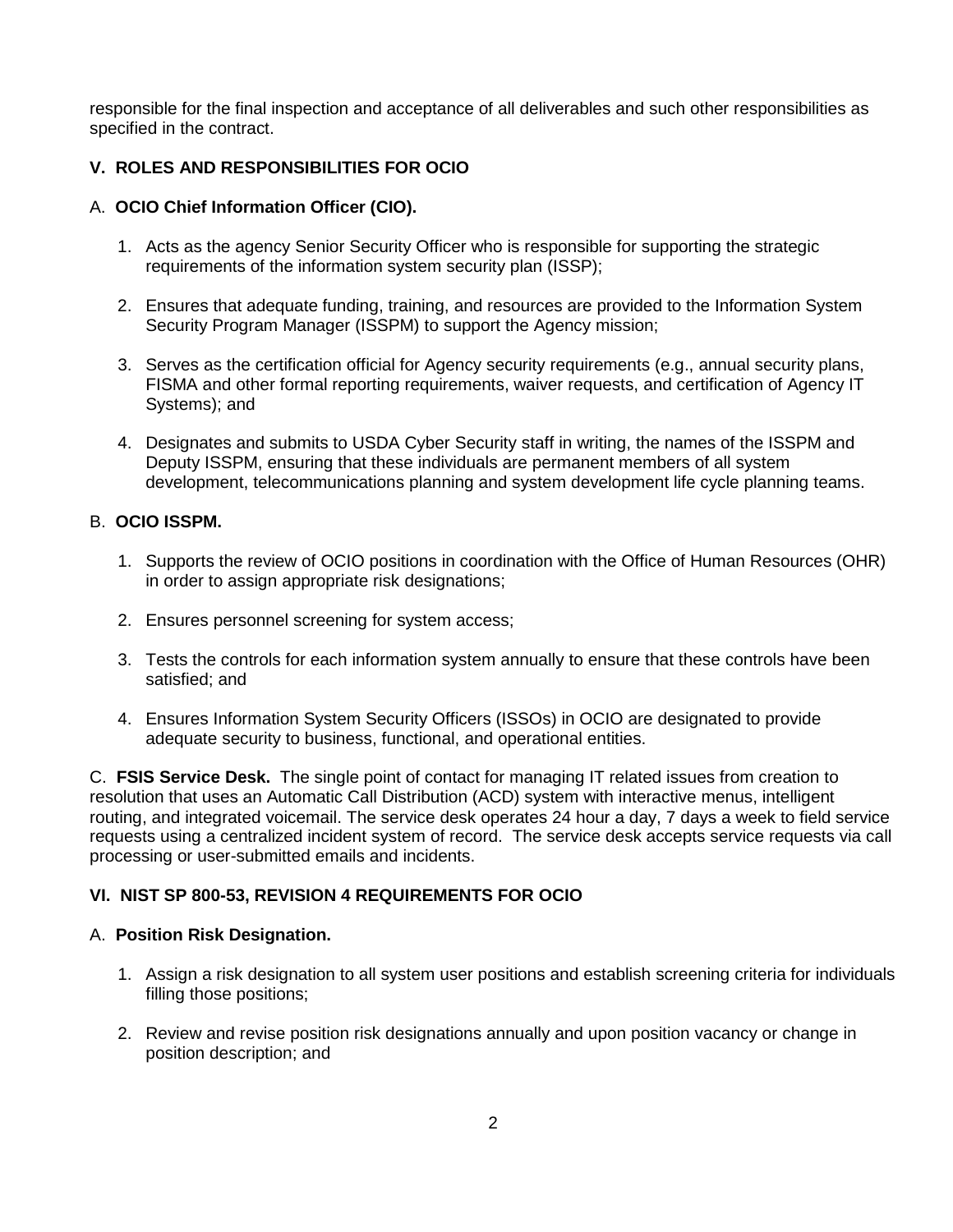3. Ensure that position risk designations are consistent with [5 CFR 731.106\(a\),](https://www.gpo.gov/fdsys/pkg/CFR-2012-title5-vol2/pdf/CFR-2012-title5-vol2-sec731-106.pdf) *Designation of Public Trust Positions and Investigative Requirements,* and OPM policy and guidance.

#### B. **Personnel Screening.**

- 1. Screen individuals requiring access to organizational information and information systems before authorizing access;
- 2. Rescreen individuals according to the FSIS defined list of conditions;
- 3. Ensure that screening is consistent with:
	- a. [5 CFR 731.106 \(a\);](https://www.gpo.gov/fdsys/pkg/CFR-2012-title5-vol2/pdf/CFR-2012-title5-vol2-sec731-106.pdf)
	- b. OPM policy, regulations, and guidance;
	- c. Organizational policy, regulations, and guidance;
	- d. [FIPS PUB 201-2,](http://nvlpubs.nist.gov/nistpubs/FIPS/NIST.FIPS.201-2.pdf) [NIST SP 800-73-4,](http://nvlpubs.nist.gov/nistpubs/SpecialPublications/NIST.SP.800-73-4.pdf) [800-76-2,](http://nvlpubs.nist.gov/nistpubs/SpecialPublications/NIST.SP.800-76-2.pdf) and [800-78-4;](http://nvlpubs.nist.gov/nistpubs/SpecialPublications/NIST.SP.800-78-4.pdf) and
	- e. The criteria established for the risk designation of the assigned position.
- C. **Personnel Termination.** Upon termination of the individual's employment:
	- 1. Disable information system access immediately upon notification of termination;
	- 2. Terminate or revoke any authenticators or credentials associated with the individual;
	- 3. Conduct exit interviews that include, at a minimum, a discussion of nondisclosure agreements and potential limitations on future employment;
	- 4. Retrieve all organizational information system-related property (e.g., keys, identification cards, and building passes);
	- 5. Ensure appropriate personnel have access to data stored on a departing employee's information system;
	- 6. Notify Service Desk immediately upon notification of termination; and
	- 7. Employ automated mechanisms to notify Service Desk upon termination of an individual. This requirement is only applicable to HIGH systems. The categorization of "HIGH," "MODERATE," or "LOW" is defined in [Federal Information Processing Standards \(FIPS\) Publication \(PUB\) 199,](http://csrc.nist.gov/publications/fips/fips199/FIPS-PUB-199-final.pdf) *Standards for Security Categorization of Federal Information and Information System.*

#### D. **Personnel Transfer.**

- 1. Review information systems facilities access authorizations when personnel are reassigned or transferred to other positions within the organization;
- 2. Initiate required actions including: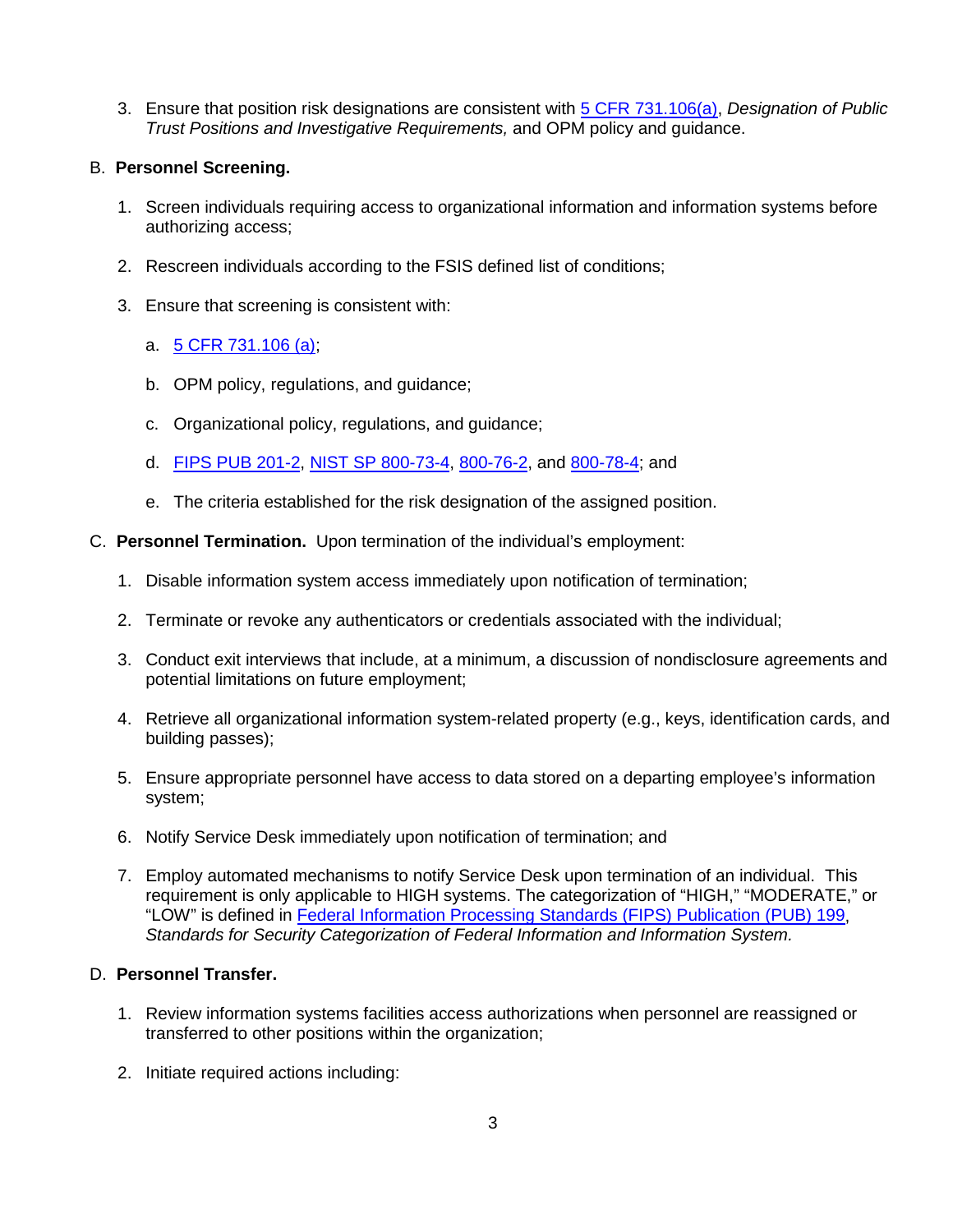- a. Returning old and issuing new keys;
- b. Issuing identification cards or building passes;
- c. Closing old accounts and establishing new accounts;
- d. Changing system access authorizations;
- e. Providing access to data and accounts created or controlled by the employee at the old work location; and
- f. Notifying the Service Desk immediately upon notification of transfer.

#### E. **Access Agreements.**

- 1. Complete appropriate signed access agreements for individuals requiring access to organizational information and information systems before authorizing access. Review and update the agreements minimally on a yearly basis. Access agreements include:
	- a. Nondisclosure agreements;
	- b. Acceptable use agreements;
	- c. Rules of behavior; and
	- d. Conflict-of-interest agreements. Electronic signatures are acceptable for use in acknowledging access agreements unless specifically prohibited by organizational policy.
- 2. Include an acknowledgement that individuals have read, understand, and agree to abide by the constraints associated with the information system to which access is authorized.

#### F. **Third-Party Personnel Security.**

- 1. Establish personnel security requirements, including security roles and responsibilities for thirdparty providers, and monitor provider compliance. Third-party providers include service bureaus, contractors, and other organizations providing information system development, information technology services, outsourced applications, and network and security management;
- 2. Require third-party providers to comply with established organizational personnel security policies and procedures;
- 3. Document personnel security requirements and explicitly include personnel security requirements in acquisition-related documents; and
- 4. Require third-party providers to notify the COR of any personnel transfers or terminations of thirdparty personnel who possess organizational credentials or badges, or who have information system privileges as soon as transfers or terminations are known and submit justification for the replacement request.